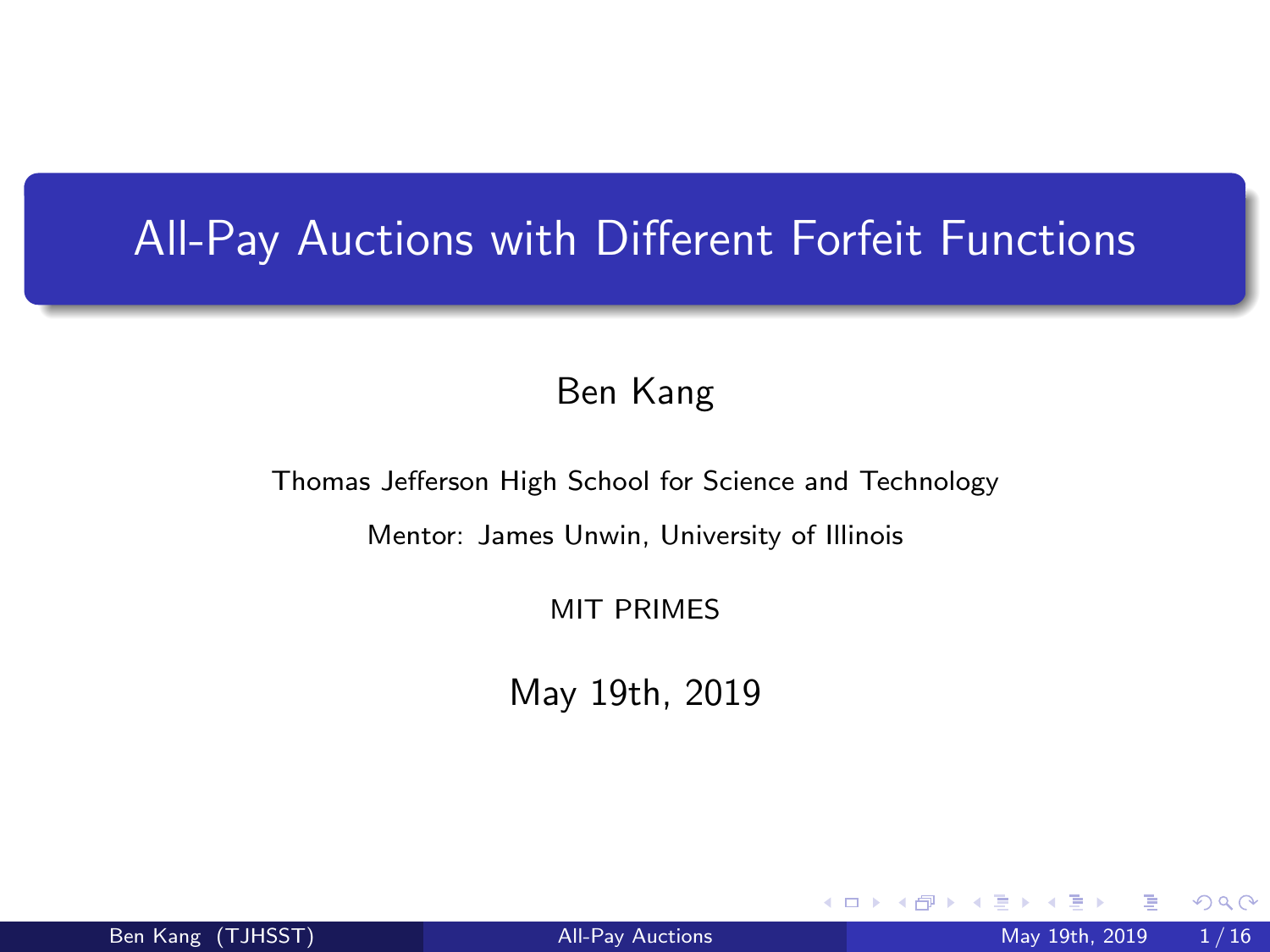- **•** First-price auction
- **•** Second-price auction
- **•** English auction
- Dutch auction
- All-pay auction



4 **D F**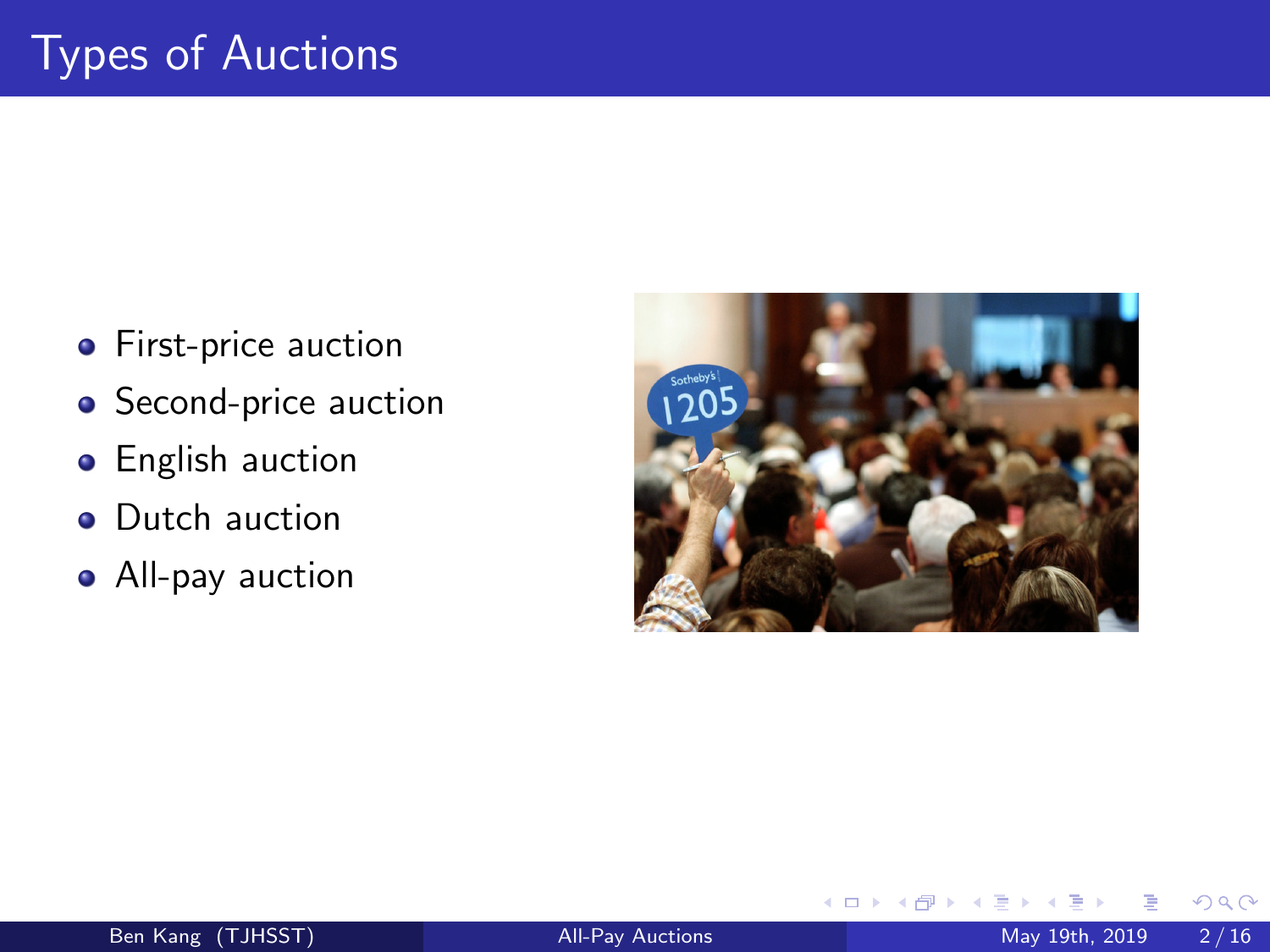- Commonly used to sell items
- Wars and animal conflicts
- Rent-seeking activities
- **•** Competition with sunk investments
- **•** Mineral rights



4 0 8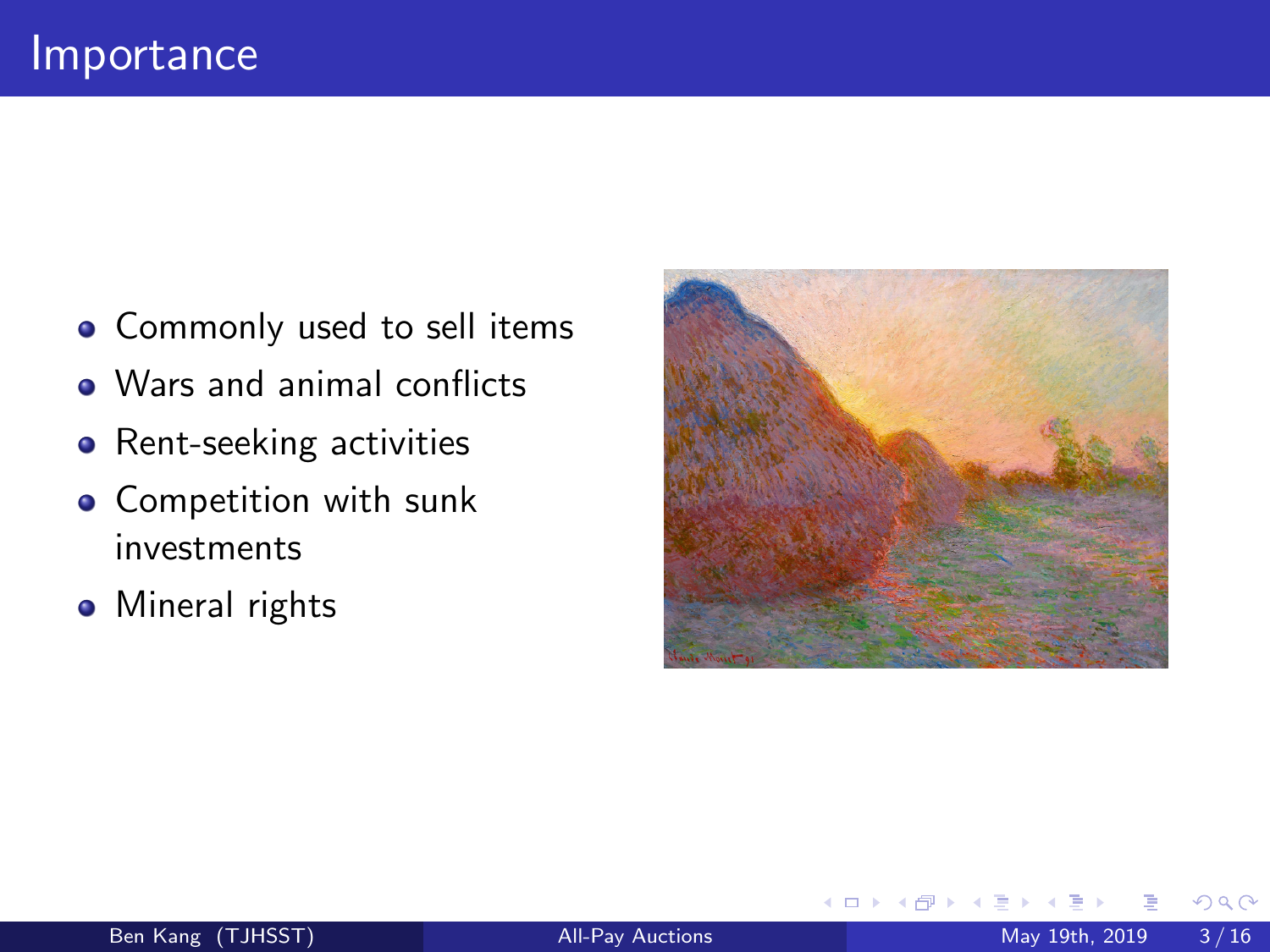$X = (X_1, X_2, \ldots, X_n)$  denotes information known to each bidder  $S = (S_1, S_2, \ldots, S_m)$  denotes additional information known by all

4 0 8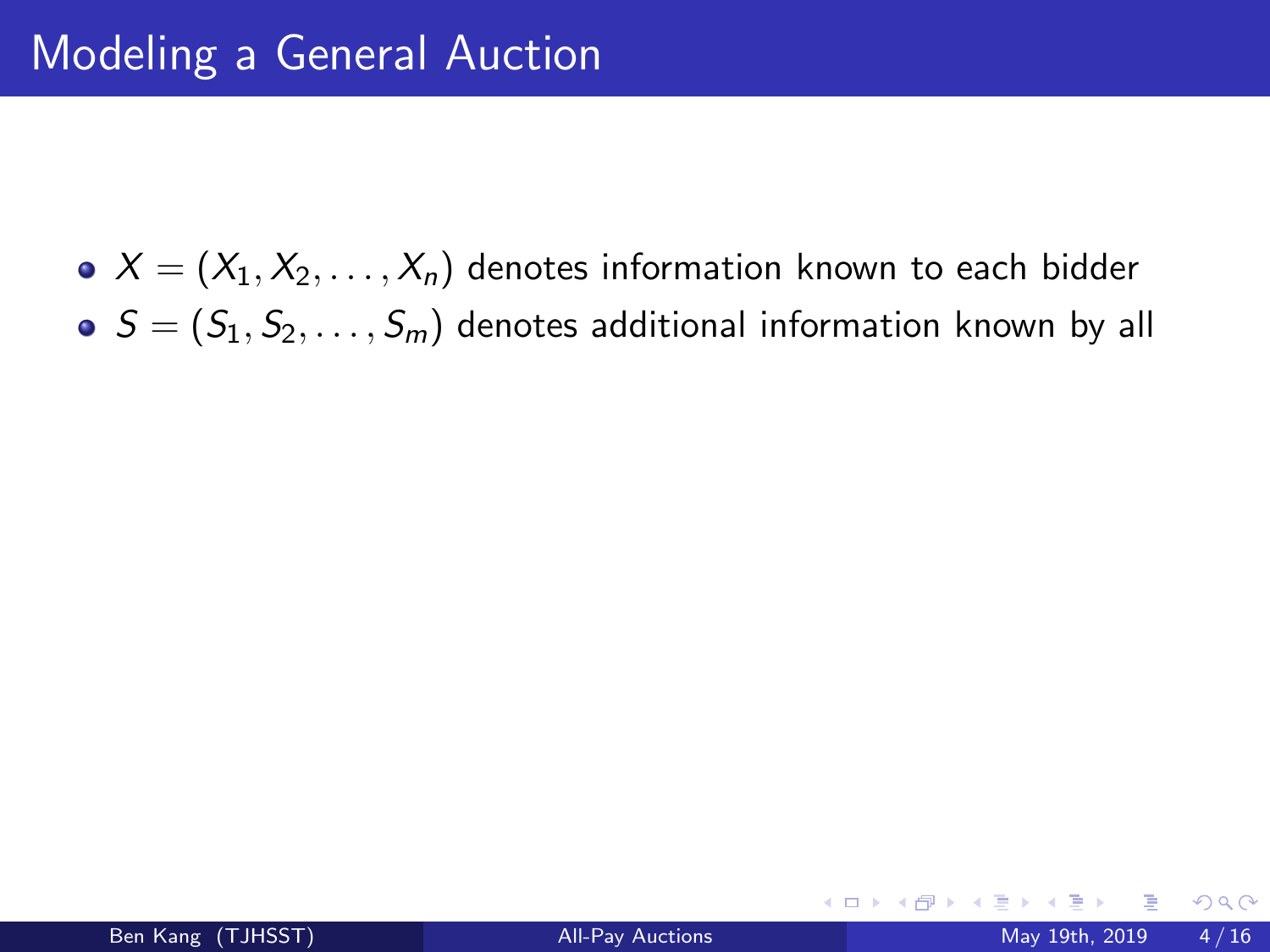- $X = (X_1, X_2, \ldots, X_n)$  denotes information known to each bidder
- $S = (S_1, S_2, \ldots, S_m)$  denotes additional information known by all
- $\bullet$   $f(s, x)$  is the joint probability distribution of variables satisfying the affiliation inequality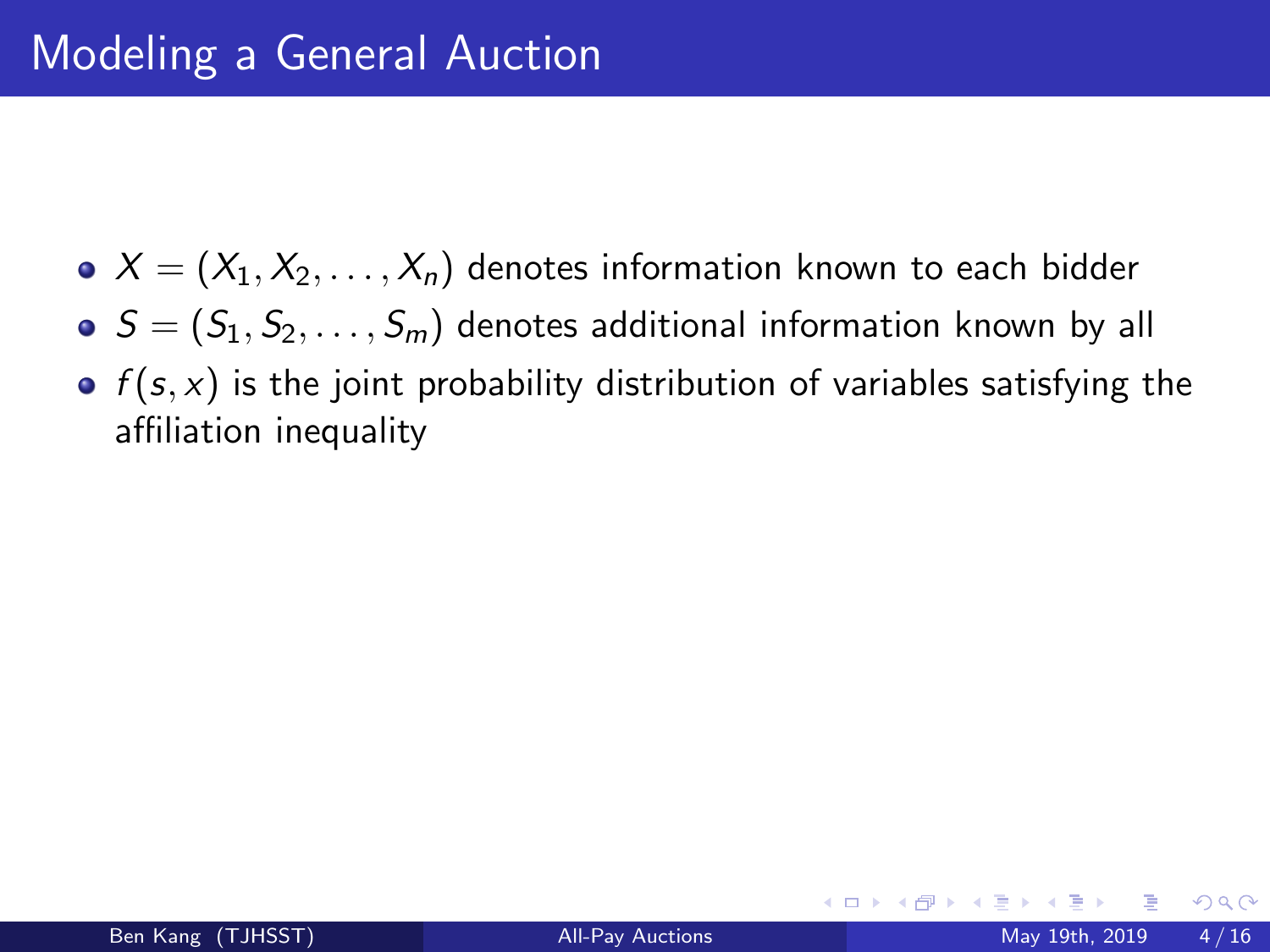- $X = (X_1, X_2, \ldots, X_n)$  denotes information known to each bidder
- $S = (S_1, S_2, \ldots, S_m)$  denotes additional information known by all
- $\bullet$   $f(s, x)$  is the joint probability distribution of variables satisfying the affiliation inequality
- $Y_1 = \max\{X_i\}_{i \neq 1}$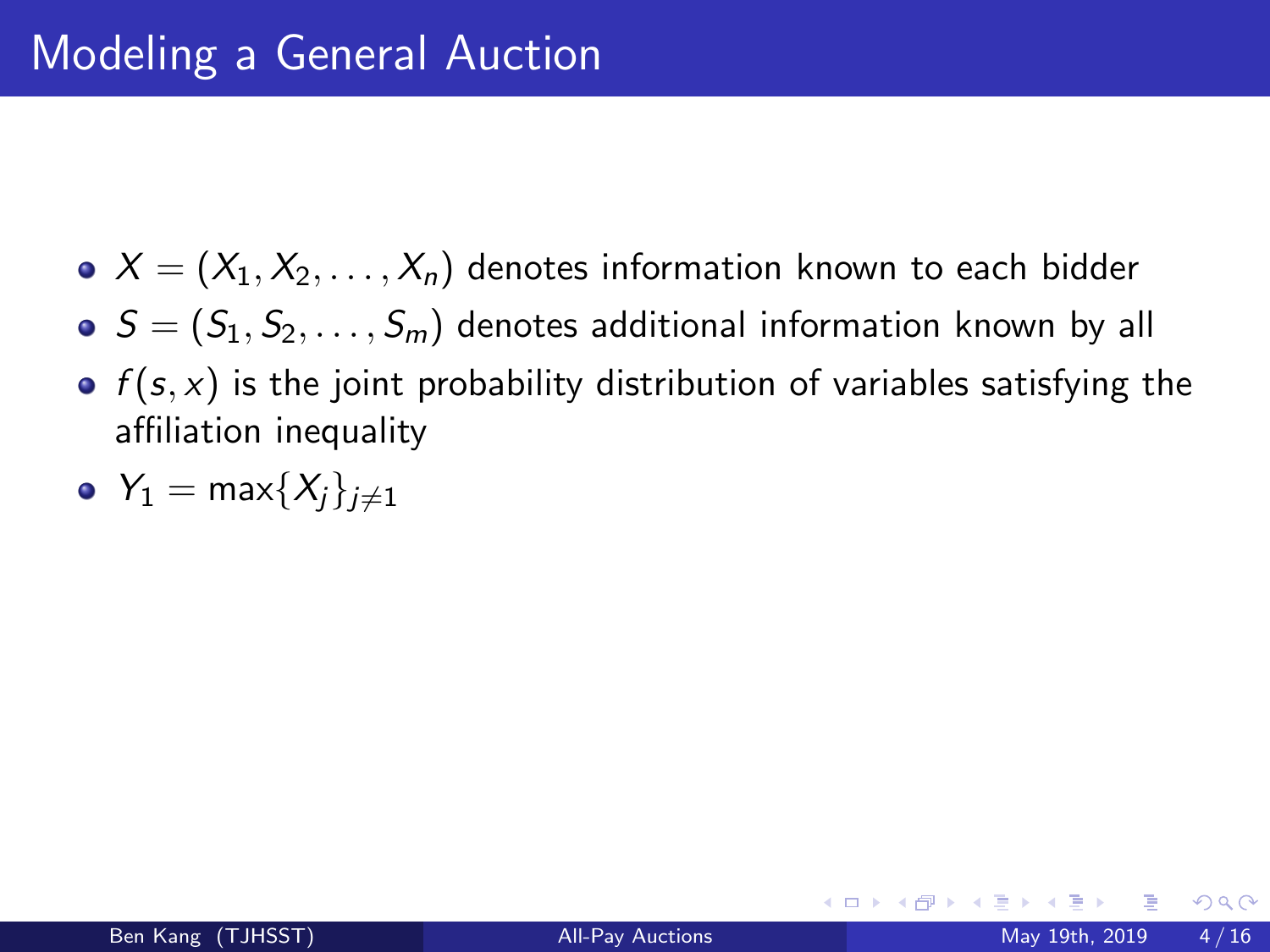- $X = (X_1, X_2, \ldots, X_n)$  denotes information known to each bidder
- $S = (S_1, S_2, \ldots, S_m)$  denotes additional information known by all
- $\bullet$   $f(s, x)$  is the joint probability distribution of variables satisfying the affiliation inequality
- $Y_1 = \max\{X_i\}_{i \neq 1}$
- $f_{Y_1}(\cdot|x)$  is the conditional density of  $Y_1$  if  $X_1=x$
- $\mathcal{F}_{Y_1}(\cdot|x)$  is the corresponding cumulative distribution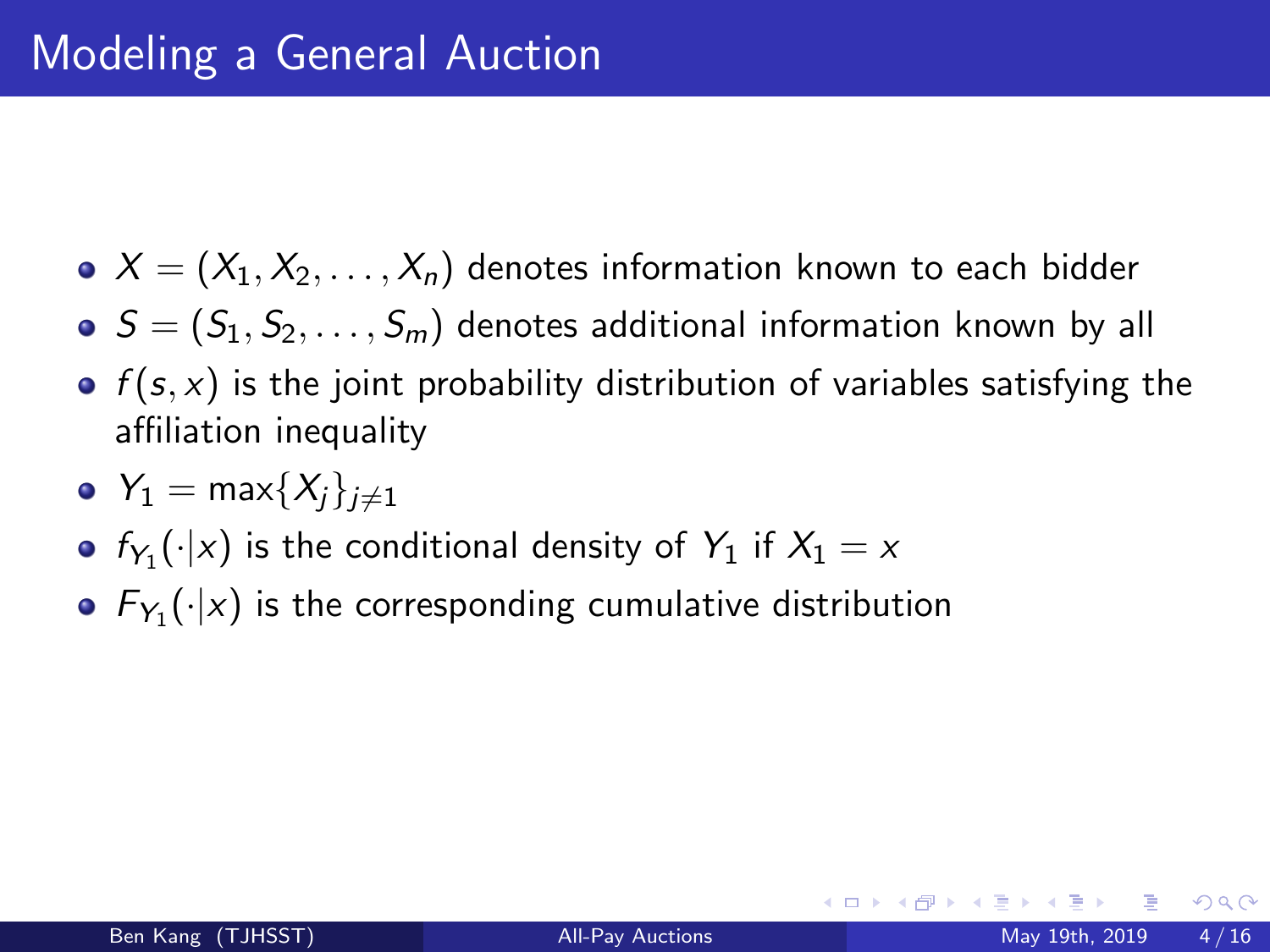- $X = (X_1, X_2, \ldots, X_n)$  denotes information known to each bidder
- $S = (S_1, S_2, \ldots, S_m)$  denotes additional information known by all
- $\bullet$   $f(s, x)$  is the joint probability distribution of variables satisfying the affiliation inequality
- $Y_1 = \max\{X_i\}_{i \neq 1}$
- $f_{Y_1}(\cdot|x)$  is the conditional density of  $Y_1$  if  $X_1=x$
- $\mathcal{F}_{Y_1}(\cdot|x)$  is the corresponding cumulative distribution
- $v(x, y)$  is the expected value of the object to the bidder if  $X_1 = x$  and  $Y_1 = v$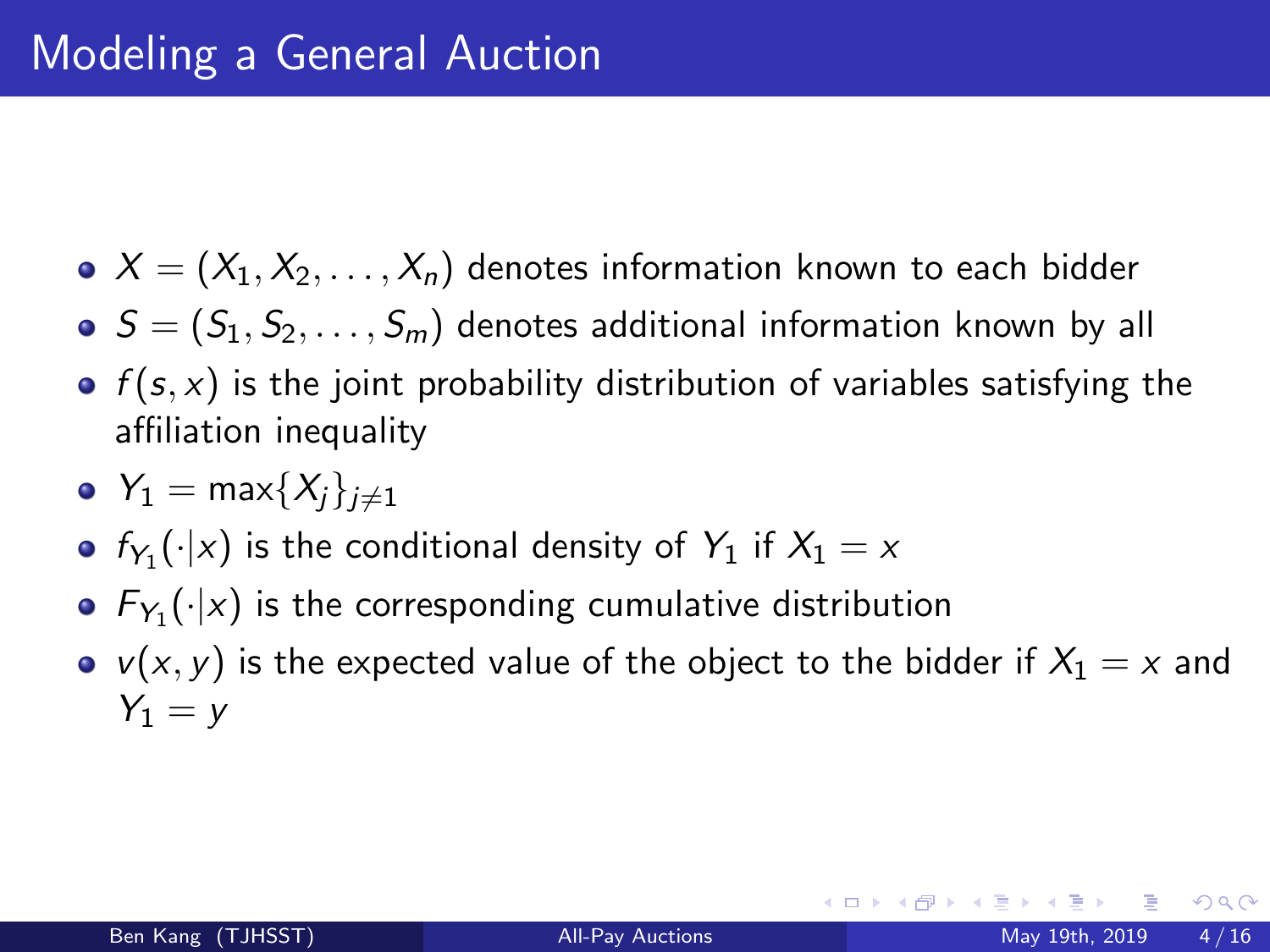## Payoff Function

$$
W_i = \begin{cases} V_i - b_i & b_i > \max_{j \neq i} b_j \\ -b_i & b_i < \max_{j \neq i} b_j \\ \frac{V_i}{\#\{k:b_k = b_i\}} - b_i & b_i = \max_{j \neq i} b_j \end{cases}
$$

- $\bullet$   $V_i$  denotes the value of the object to the bidder
- $\bullet$  b<sub>i</sub> denotes the value of the bid

## Expected Payoff

$$
\Pi(b, x) = \int_{-\infty}^{\alpha^{-1}(b)} v(x, y) f_{Y_1}(y|x) dy - b
$$

∢ □ ▶ ∢ <sup>□</sup> ▶ ∢ ∃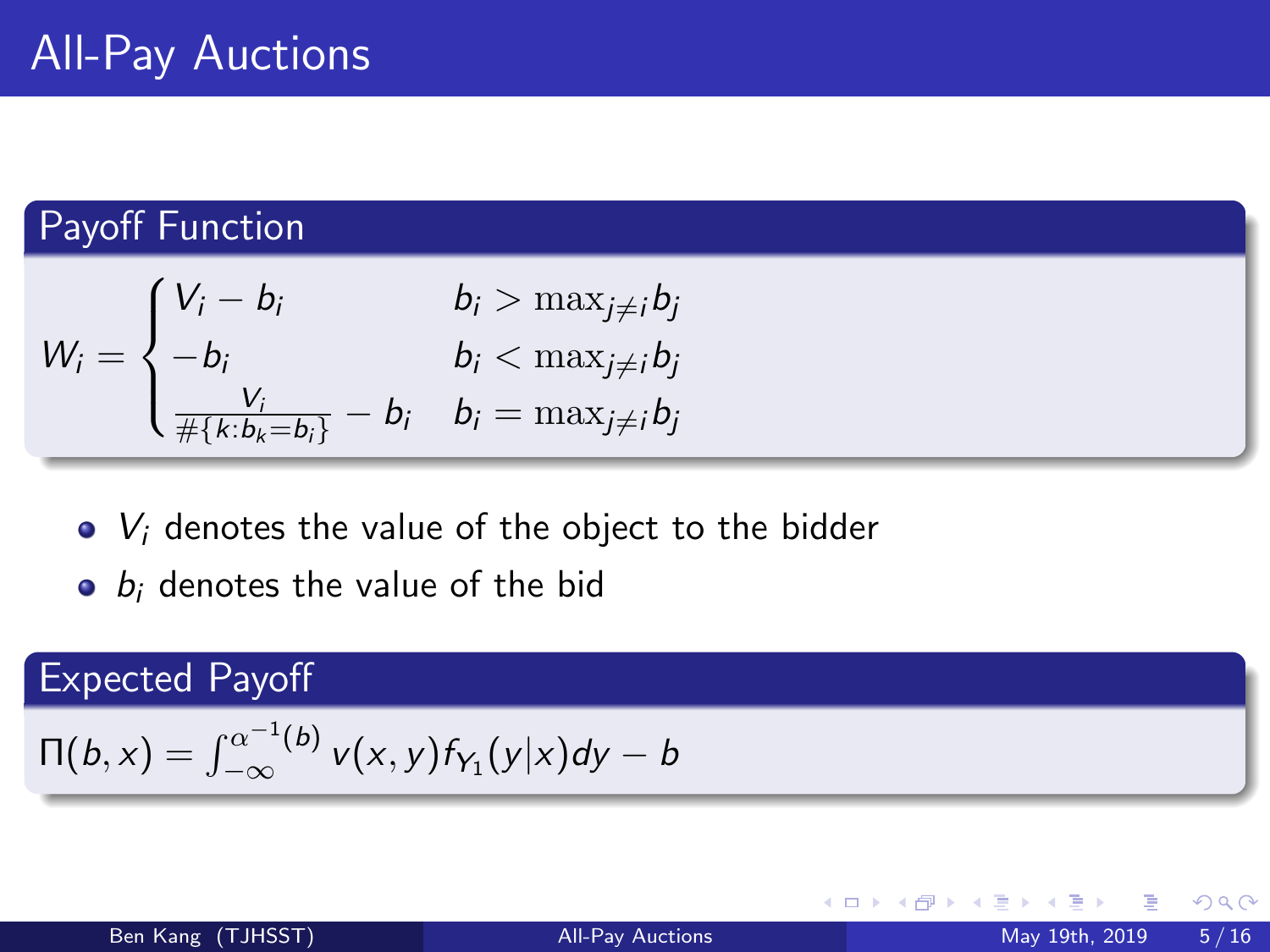#### • Maximize payoff

• Bidder 1 also follows bidding strategy

# Bidding Condition

$$
v(x, \alpha^{-1}(b))f_{Y_1}(\alpha^{-1}(b)|x) \frac{1}{\alpha'(\alpha^{-1}(b))} - 1 = 0
$$

# Bidding Strategy

 $\alpha(x) = \int_{-\infty}^{x} v(t, t) f_{Y_1}(t|t) dt$ 

 $298$ 

御き メミメメ

4 **D F**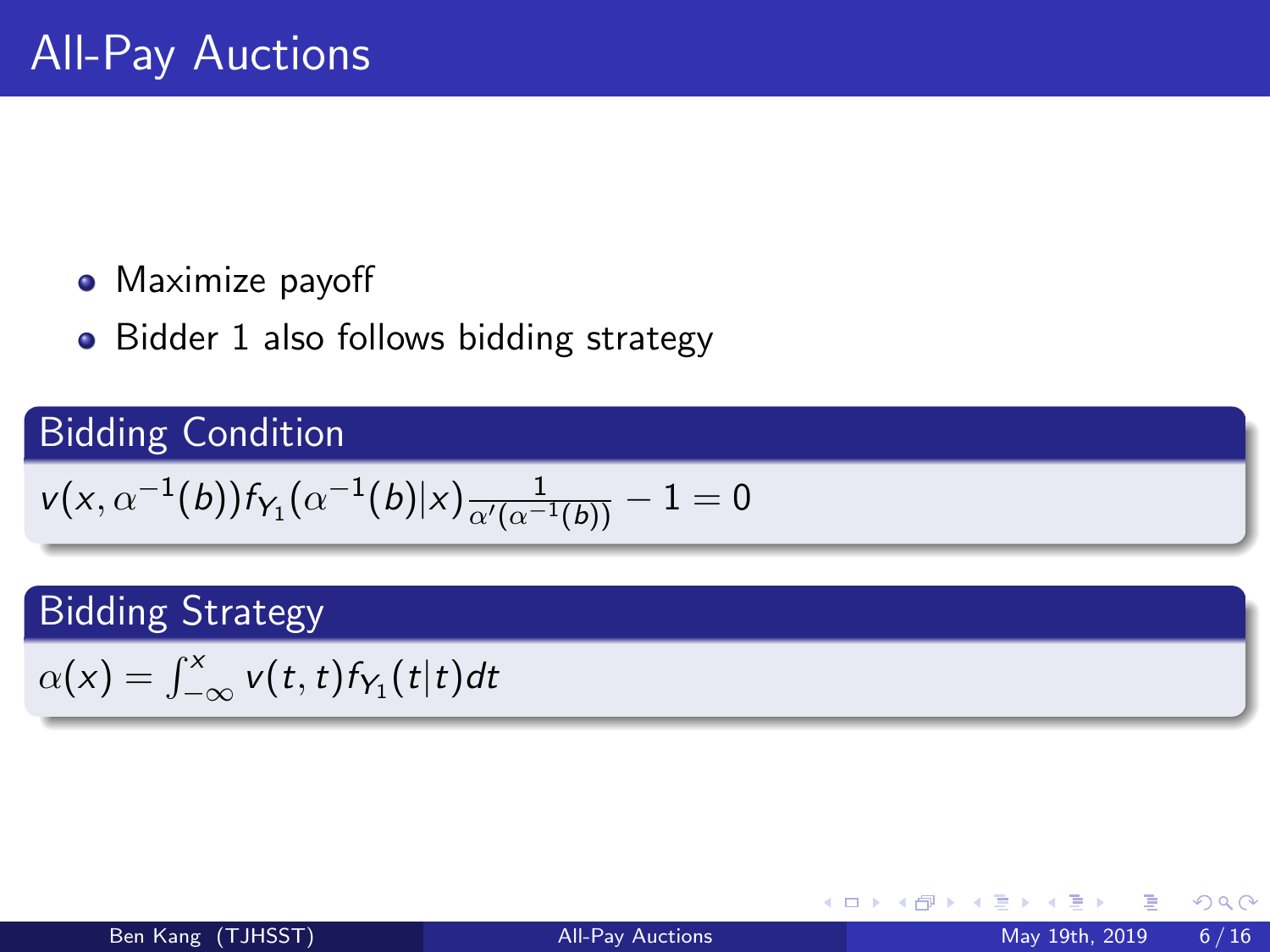# First-Price and All-Pay Auctions

## All-Pay Bidding Equilibrium

 $\alpha(x) = \int_{-\infty}^{x} v(t,t) f_{Y_1}(t|t) dt$ 

# First-Price Bidding Equilibrium

$$
\alpha(x) = \int_{-\infty}^{x} v(s,s) \frac{f_{\gamma_1}(s|s)}{F_{\gamma_1}(s|s)} \exp\left(-\int_{s}^{x} \frac{f_{\gamma_1}(t|t)}{F_{\gamma_1}(t|t)}dt\right) ds
$$

# Theorem (Krishna and Morgan)

All-pay auctions earn at least as much revenue as first-price auctions.

 $QQQ$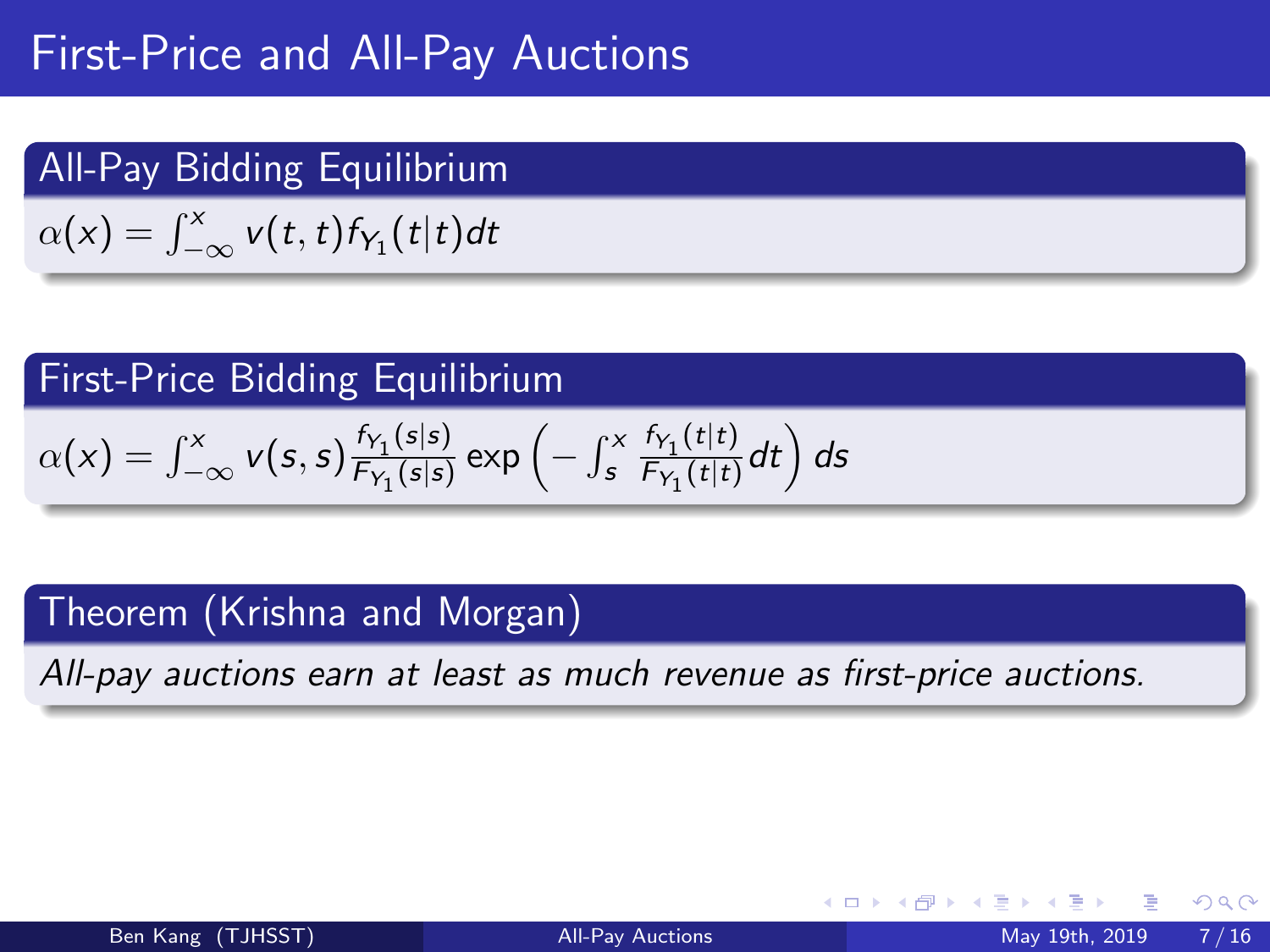#### Fee not Returned to Winner

$$
W_i = \begin{cases} V_i - b_i - c & b_i > \max_{j \neq i} b_j \\ -b_i - c & b_i < \max_{j \neq i} b_j \\ \frac{V_i}{\# \{k : b_k = b_i\}} - b_i - c & b_i = \max_{j \neq i} b_j \end{cases}
$$

# Bidding Condition

$$
v(x, \alpha^{-1}(b))f_{Y_1}(\alpha^{-1}(b)|x) \frac{1}{\alpha'(\alpha^{-1}(b))} - 1 = 0
$$

## • Does not affect bidding strategy

4 **D F**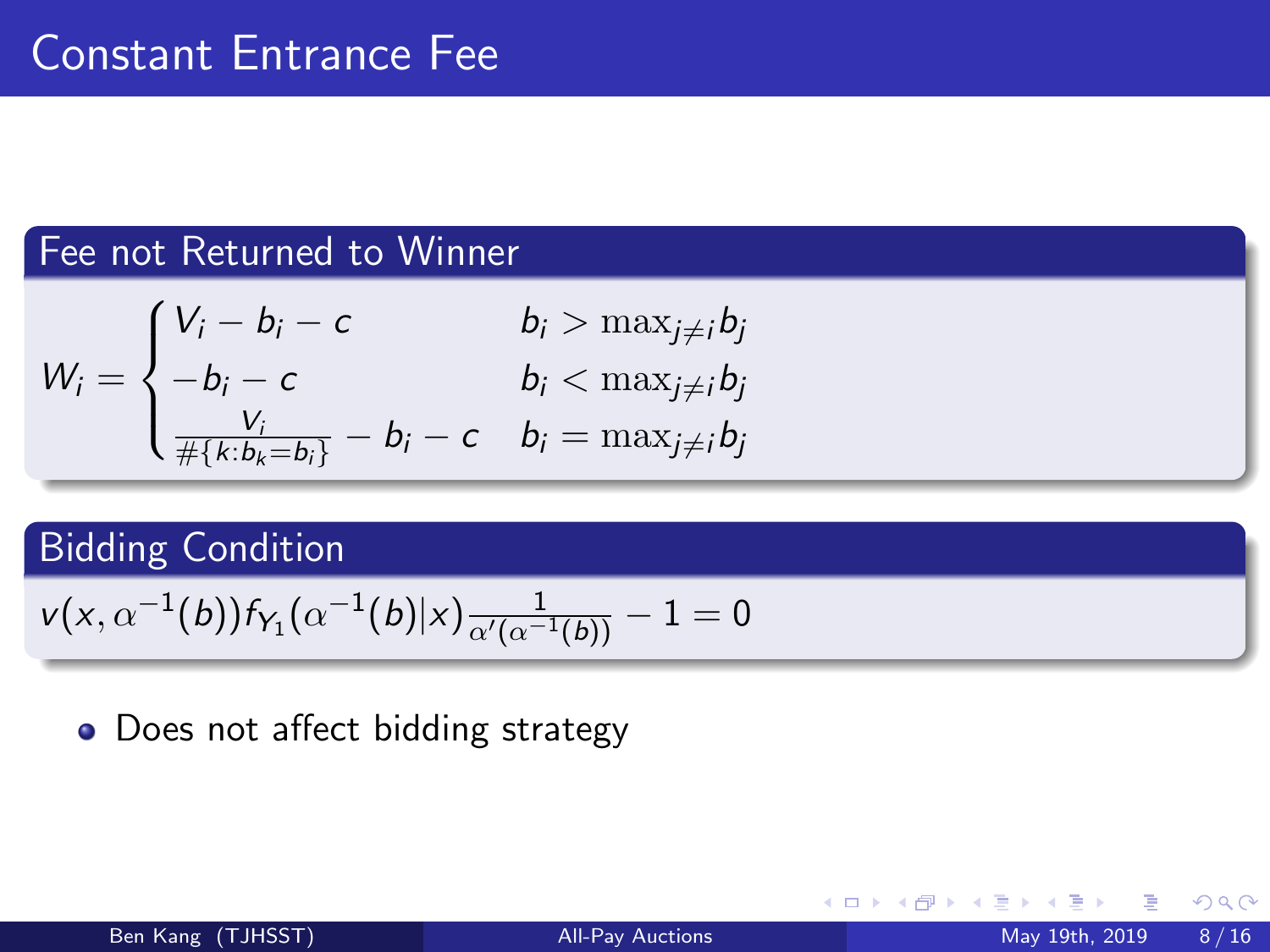#### Fee Returned to Winner

$$
W_i = \begin{cases} V_i - b_i & b_i > \max_{j \neq i} b_j \\ -b_i - c & b_i < \max_{j \neq i} b_j \\ \frac{V_i}{\#\{\kappa : b_k = b_i\}} - b_i - c & b_i = \max_{j \neq i} b_j \end{cases}
$$

# Bidding Strategy

$$
\alpha(x) = \int_{-\infty}^x (v(t,t) + c) f_{Y_1}(t|t) dt
$$

#### Asymmetric entrance fee increases bidding strategy

4 **D F**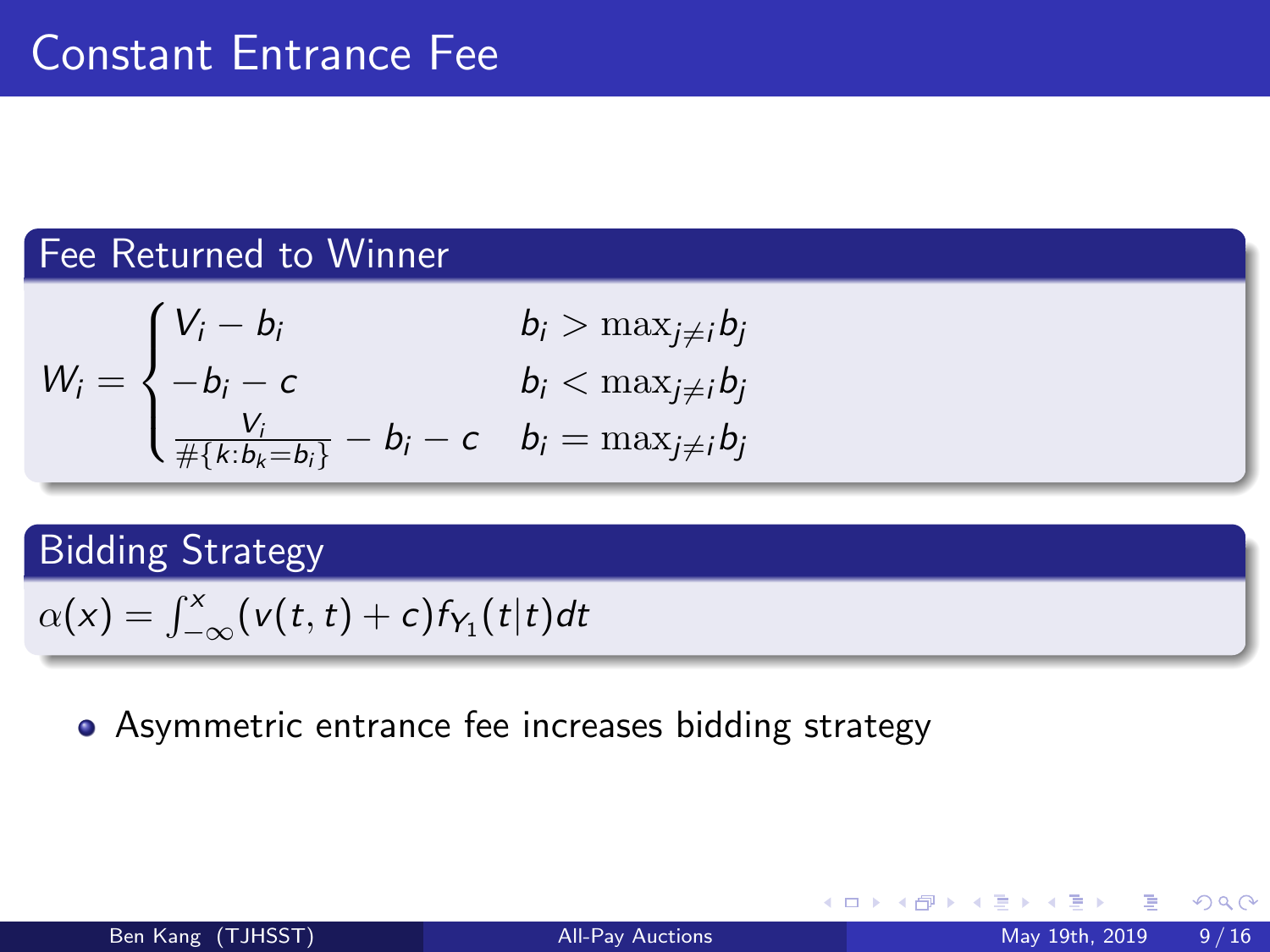# Payoff Function

$$
W_i = \begin{cases} V_i - b_i & b_i > \max_{j \neq i} b_j \\ -\beta b_i & b_i < \max_{j \neq i} b_j \\ \frac{V_i}{\#\{k: b_k = b_i\}} - b_i & b_i = \max_{j \neq i} b_j \end{cases}
$$

 $\bullet \ \beta \in [0,1]$  is any real number

イロト

**∢ 何 ≯ →** э э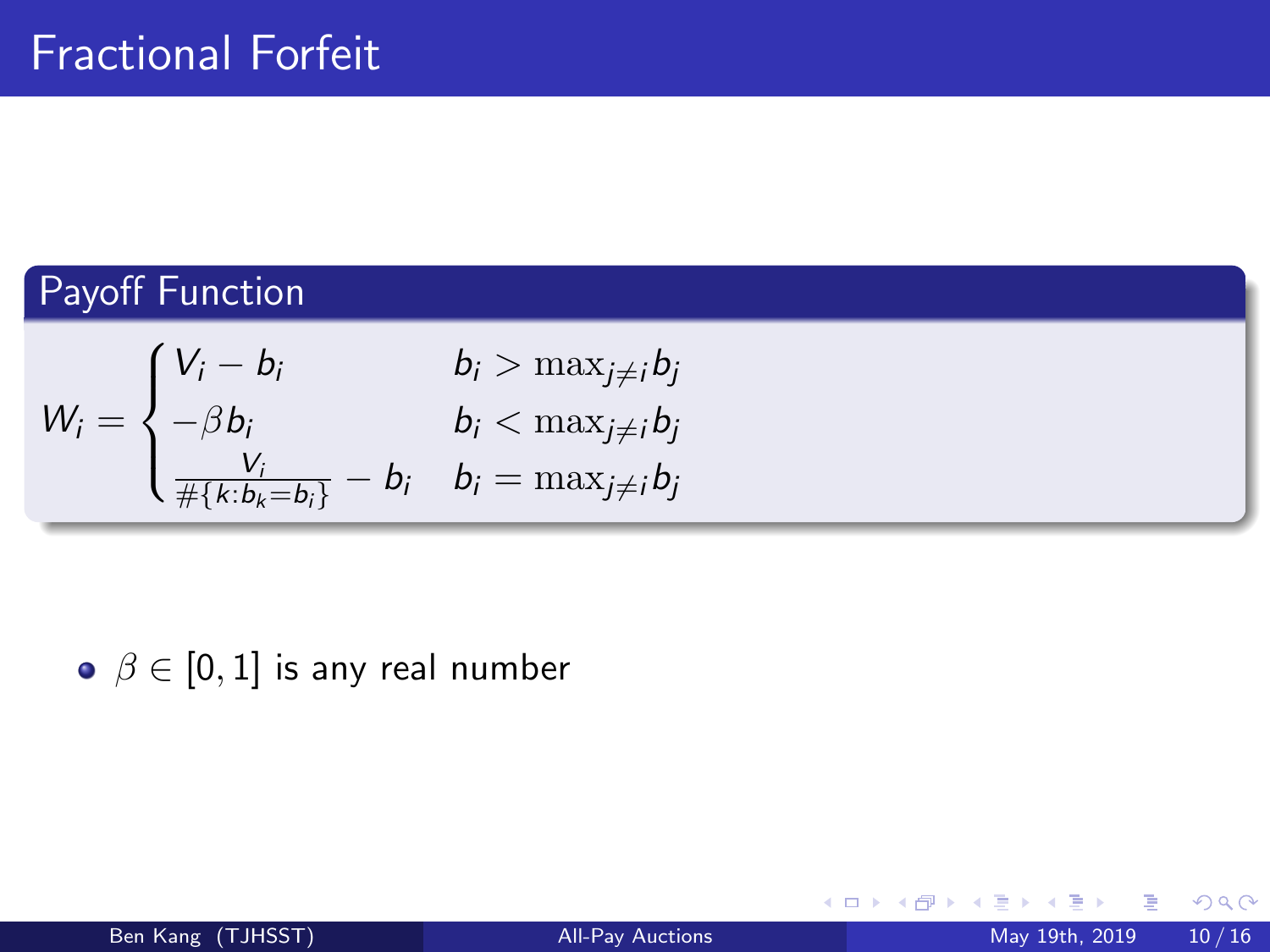## Bidding Strategy

$$
\alpha(x) = \int_{-\infty}^{x} v(s,s) \frac{f_{\gamma_1}(s|s)}{\beta + (1-\beta)f_{\gamma_1}(s|s)} \exp\left(-(1-\beta)\int_s^x \frac{f_{\gamma_1}(t|t)}{\beta + (1-\beta)f_{\gamma_1}(t|t)}dt\right) ds
$$

### Theorem (Revenue Comparison)

The revenue generated for any auction where  $\beta \in [0,1]$  is at most the revenue when  $\beta = 1$ 

4 **D F** 

 $QQQ$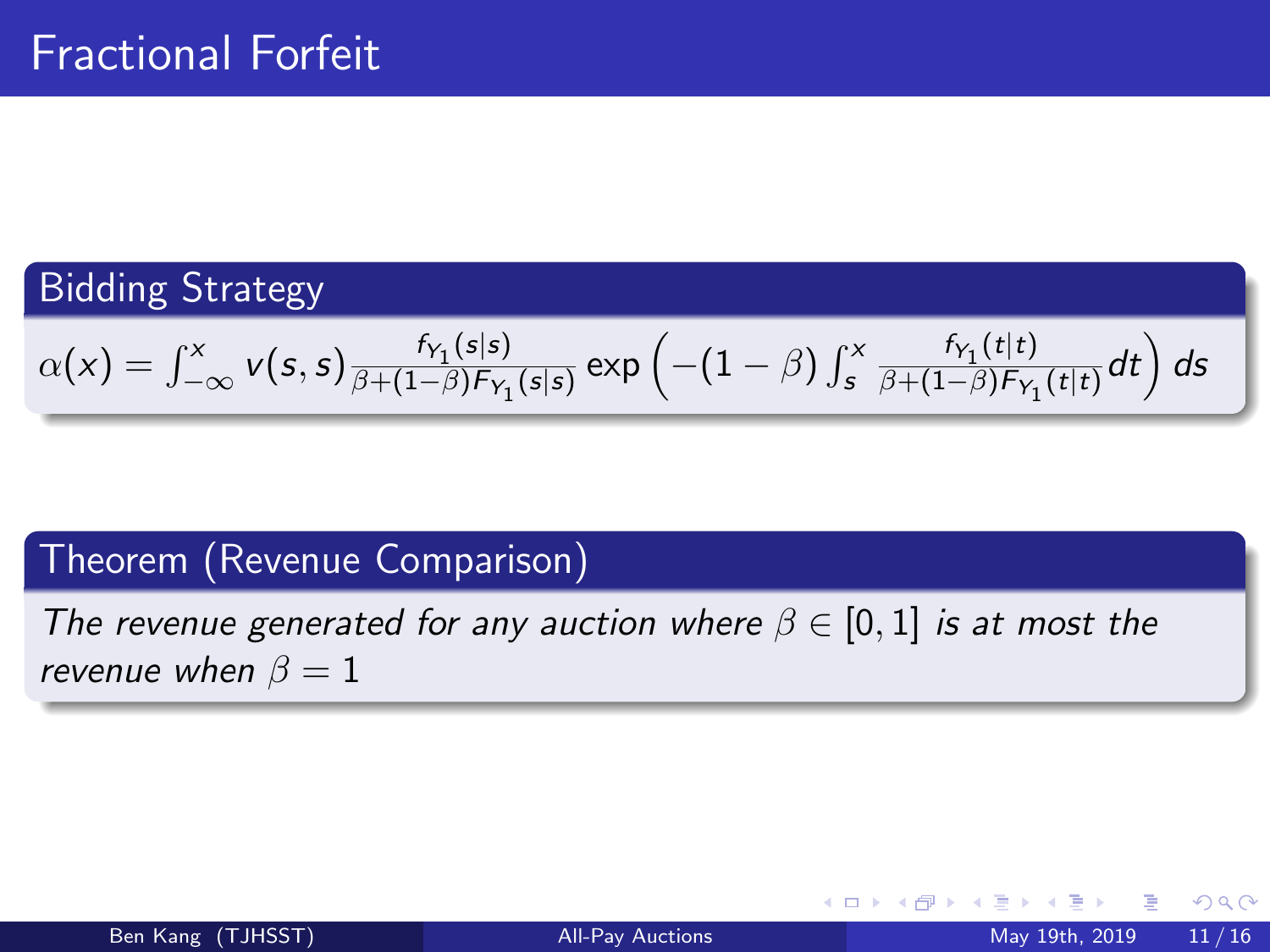### Payoff Function

$$
W_i = \begin{cases} V_i - b_i & b_i > \max_{j \neq i} b_j \\ -e^{b_i} & b_i < \max_{j \neq i} b_j \\ \frac{V_i}{\#\{k:b_k = b_i\}} - b_i & b_i = \max_{j \neq i} b_j \end{cases}
$$

# Bidding Strategy

$$
\alpha(x) \approx \int_{-\infty}^{x} dt \left( \frac{f_{Y_1}(t|t)}{1 - F_{Y_1}(t|t)} \right)
$$
 when the bid is large.

Does not depend on the value of the object to the bidder

4 **D F** 

э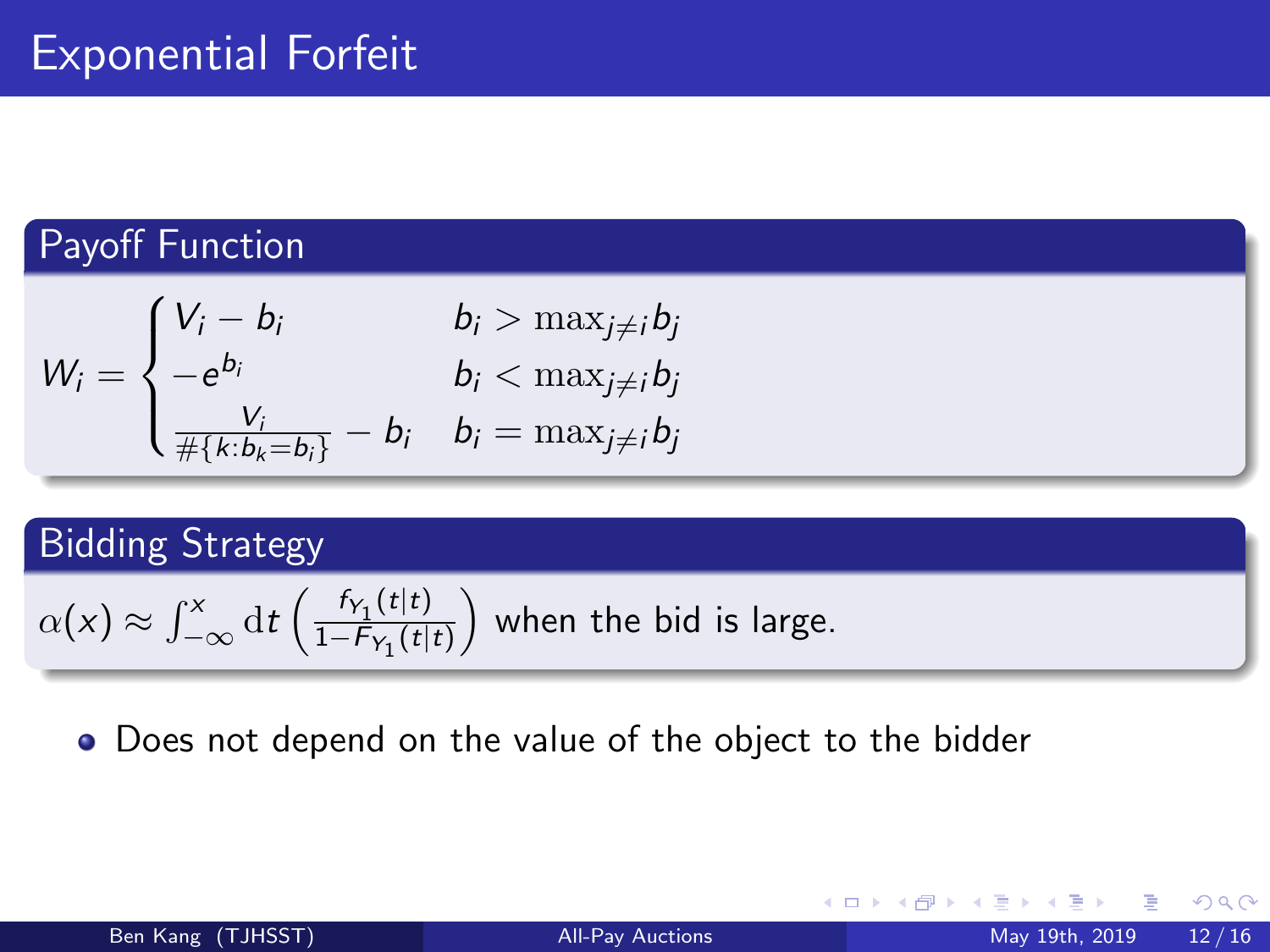We examined results of all-pay auctions with the following different forfeit functions:

- **Constant Entrance Fee**
- **Fractional Forfeit**
- Exponential Forfeit

4 **D F**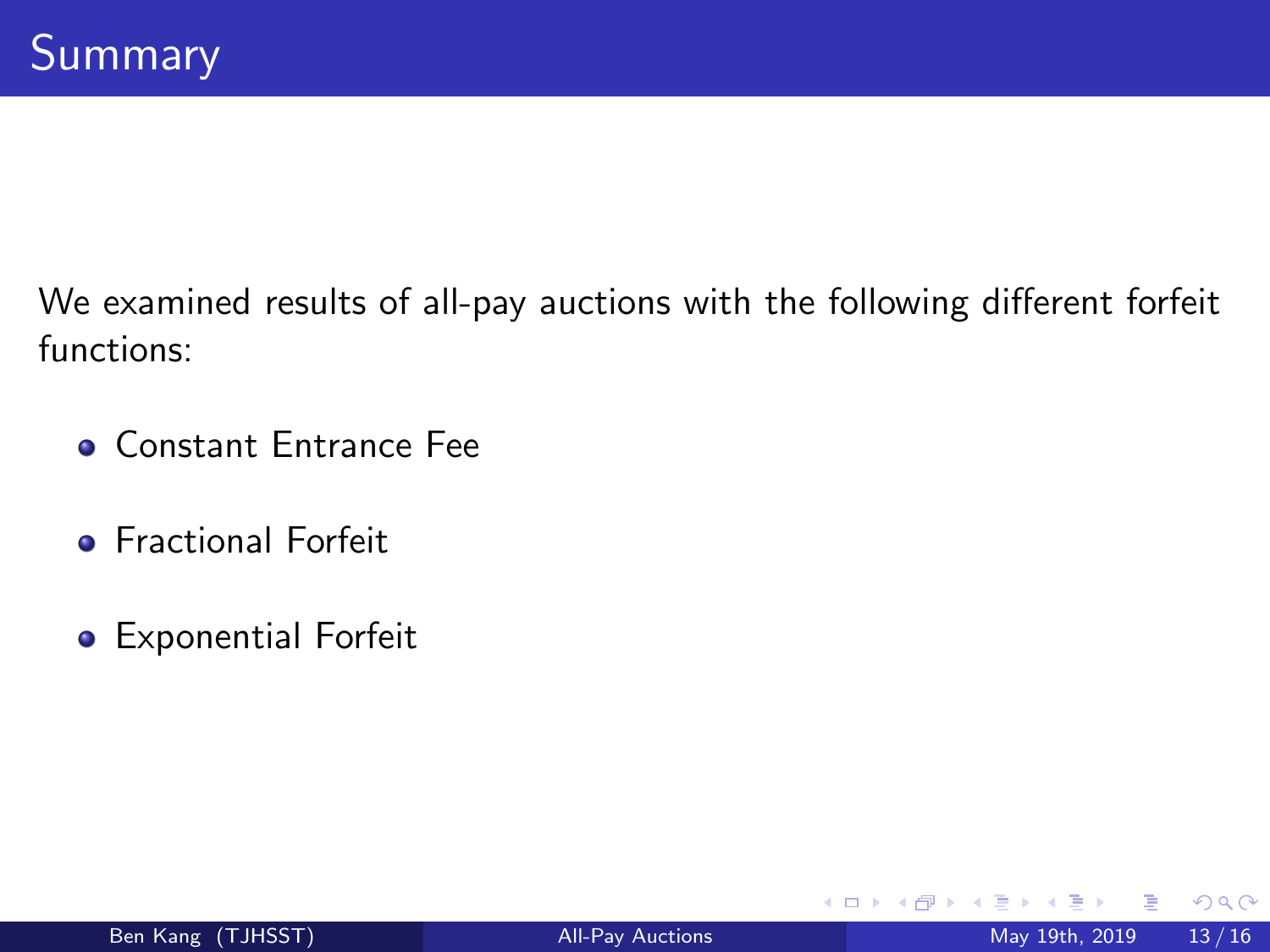In the future, we will analyze more types of all-pay auctions that have:

- More forfeit functions
- **•** Risk-averse bidders
- Multiple prizes

4 **D F**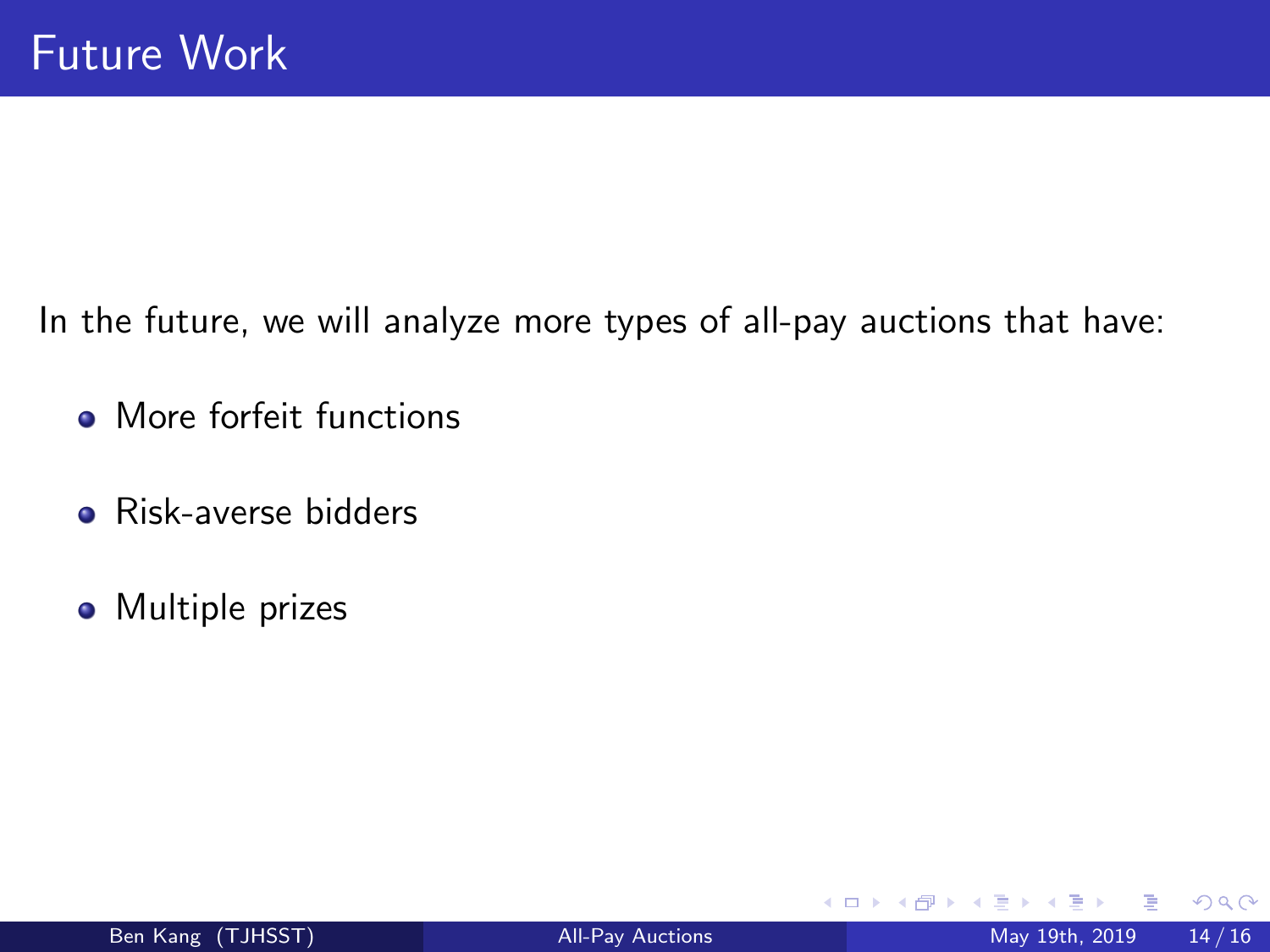

V. Krishna and J. Morgan, An analysis of the war of attrition and the all-pay auction. Journal of Economic Theory 72.2 (1997): 343-362.



P. Milgrom and R. Weber, A theory of auctions and competitive bidding. Econometrica: Journal of the Econometric Society (1982): 1089-1122.

4 0 8